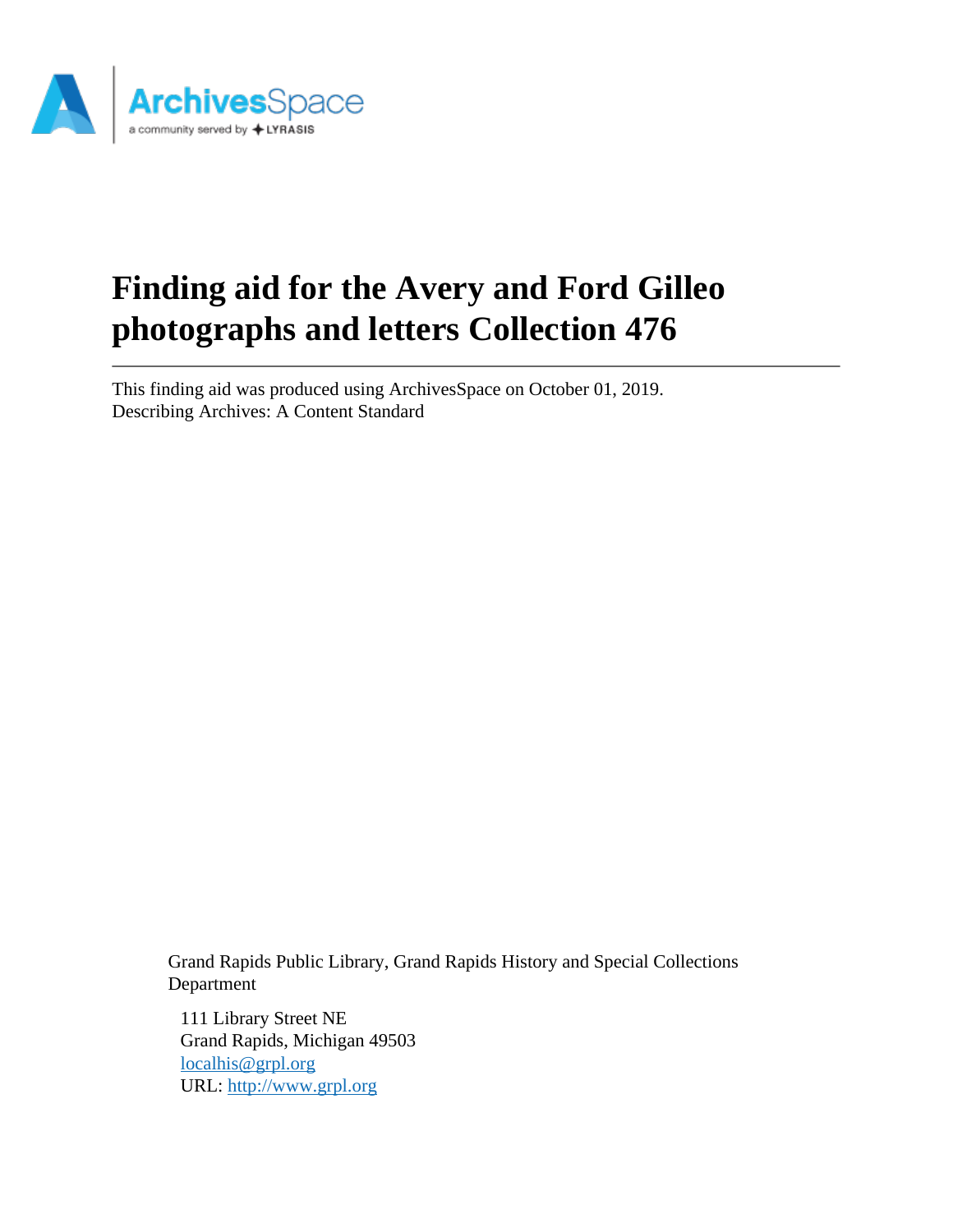# <span id="page-1-0"></span>**Table of Contents**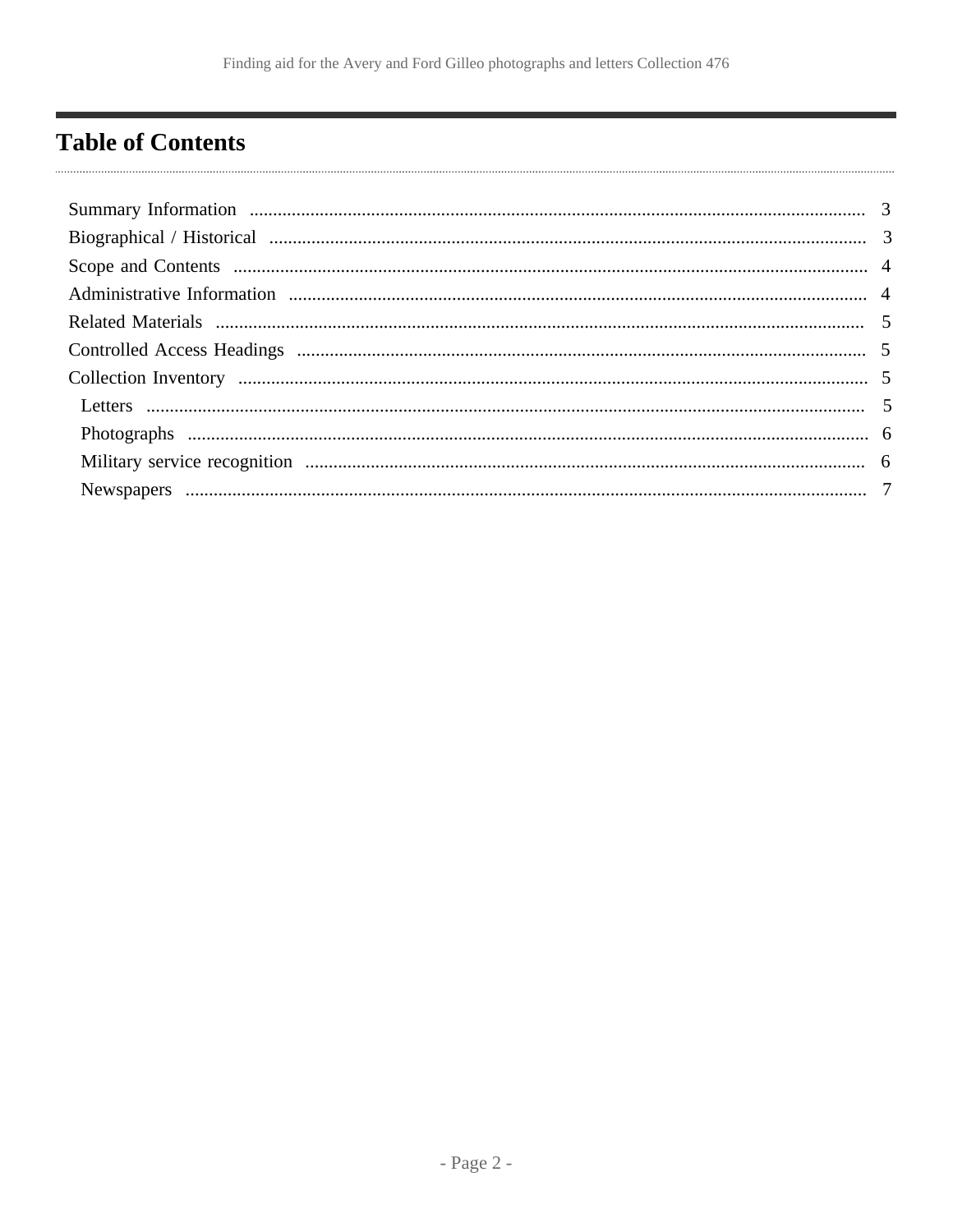# <span id="page-2-0"></span>**Summary Information**

| <b>Repository:</b><br>Source:       | Grand Rapids Public Library, Grand Rapids History and Special<br><b>Collections Department</b><br>Vondra, Joan                                                                                                                                                                                                                                                                                                                                                                                                                                                                                                                      |
|-------------------------------------|-------------------------------------------------------------------------------------------------------------------------------------------------------------------------------------------------------------------------------------------------------------------------------------------------------------------------------------------------------------------------------------------------------------------------------------------------------------------------------------------------------------------------------------------------------------------------------------------------------------------------------------|
| Source:                             | Lown, Patricia                                                                                                                                                                                                                                                                                                                                                                                                                                                                                                                                                                                                                      |
| <b>Title:</b>                       | Avery and Ford Gilleo photographs and letters                                                                                                                                                                                                                                                                                                                                                                                                                                                                                                                                                                                       |
| ID:                                 | Collection 476                                                                                                                                                                                                                                                                                                                                                                                                                                                                                                                                                                                                                      |
| Date [inclusive]:                   | 1911-1919                                                                                                                                                                                                                                                                                                                                                                                                                                                                                                                                                                                                                           |
| <b>Physical Description:</b>        | 2.5 Linear Feet 3 boxes                                                                                                                                                                                                                                                                                                                                                                                                                                                                                                                                                                                                             |
| Language of the<br><b>Material:</b> | English                                                                                                                                                                                                                                                                                                                                                                                                                                                                                                                                                                                                                             |
| Abstract:                           | Ford Wilcox Gilleo (1891-1975) and Avery Clare Gilleo (1894-1957)<br>were born to Clarence and Gertrude (Wilcox) Gilleo in Lakeview,<br>Michigan. Both men served in World War I in the 126th Infantry, 63rd<br>Brigade of the 32nd Red Arrow Division and returned home after the<br>war. The Avery and Ford Gilleo photographs and letters collection<br>consists primarily of two photo albums documenting training and<br>service in World War I and letters Avery and Ford Gilleo wrote home<br>during the war. Those researching Grand Rapids, Michigan and World<br>War I might find this collection of particular interest. |

**^** [Return to Table of Contents](#page-1-0)

### <span id="page-2-1"></span>**Biographical / Historical**

Ford Wilcox Gilleo was born in Lakeview, Michigan on 8 June of 1891 to Clarence and Gertrude (Wilcox) Gilleo. Before World War I, Gilleo served in the Michigan National Guard. During World War I he served as a lieutenant, then captain in Company B, 126th Infantry, 63rd Brigade of the 32nd Red Arrow Division. Ford married Mary Katherine Furey (1892-1975) in 1921, in New York and they had three children, Phillip Gilleo (1922-1983), Mary Gilleo Lown (1925-2013) and Anne Gilleo Vondra (1927-2014). Ford and his family resided in New York. Joan Vondra and Patricia Lown, Ford's granddaughters, donated the material for the collection. Ford Gilleo died in Summitville, New York in February of 1975.

Avery Clare Gilleo was born in Lakeview, Michigan on 4 June of 1894 to Clarence and Gertrude (Wilcox) Gilleo. Prior to World War I he joined the Michigan National Guard and, while on duty, attained the rank of first lieutenant, then second lieutenant. During World War I, Gilleo served in France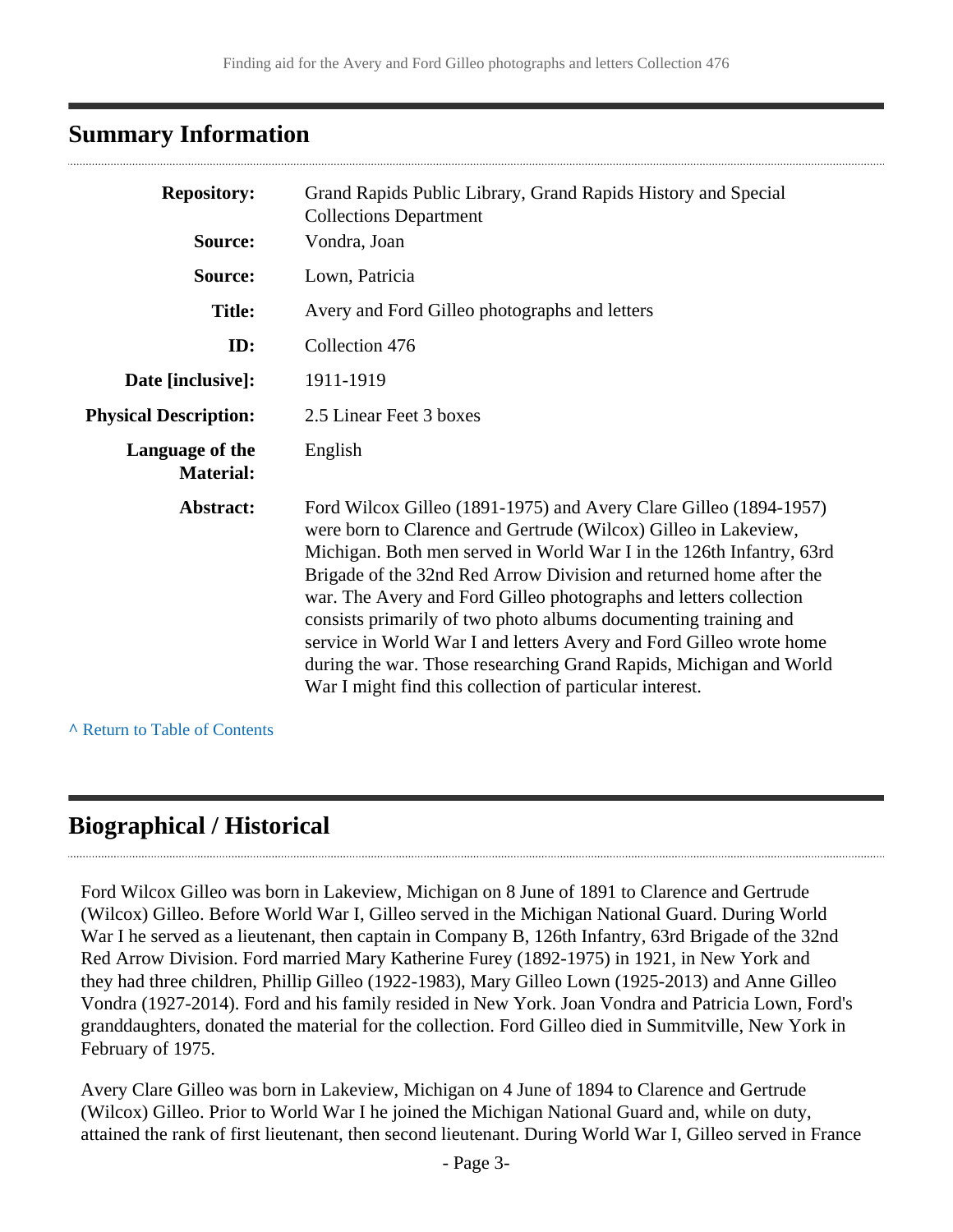with the American Expeditionary Forces, Company K, 126th Infantry, 63rd Brigade, 32nd Red Arrow Division. After the war he became a captain. Upon his return from the war, Avery married Eleanore Alten (1896-1994), eldest daughter of well-known Grand Rapids artist, Mathias Alten and Bertha (Schwindt) Alten. Together Avery and Eleanore had two children, Mathias Alten Gilleo (1921-1980) and Anita Marie Gilleo. Avery and Eleanore divorced in 1926. Avery's second wife was Meta E. Baker and together they had one child, Norma Gilleo. Avery Gilleo died in Fort Lauderdale, Florida in January of 1957.

**^** [Return to Table of Contents](#page-1-0)

### <span id="page-3-0"></span>**Scope and Contents**

The Avery and Ford Gilleo photographs and letters collection consists primarily of two photo albums documenting training and service in World War I and letters Avery and Ford Gilleo wrote home during their service. Many of the soldiers and locations are identified in the photo albums. Transcriptions Joan Vondra created of Ford's letters, in which she added photographs and contextual notes, have been printed from the digital versions Joan provided upon donation and included in the collection. Ford Gilleo's medals, military insignia and promotional certificates are also part of the collection.

**^** [Return to Table of Contents](#page-1-0)

### <span id="page-3-1"></span>**Administrative Information**

### **Publication Statement**

Grand Rapids Public Library, Grand Rapids History and Special Collections Department

111 Library Street NE Grand Rapids, Michigan 49503 [localhis@grpl.org](mailto:localhis@grpl.org) URL:<http://www.grpl.org>

### **Immediate Source of Acquisition**

Ford Gilleo's granddaughters, Joan Vondra (daughter of Anne Gilleo Vondra), and Patricia Lown (daughter of Mary Gilleo Lown), donated the material in this collection. The letters were originally saved by Ford Gilleo's younger sister, Flora Gilleo Timm. Flora passed them down to her granddaughter, Sherri Moerland, who gave them to Joan Vondra.

Accessions 2017.090 and 2019.053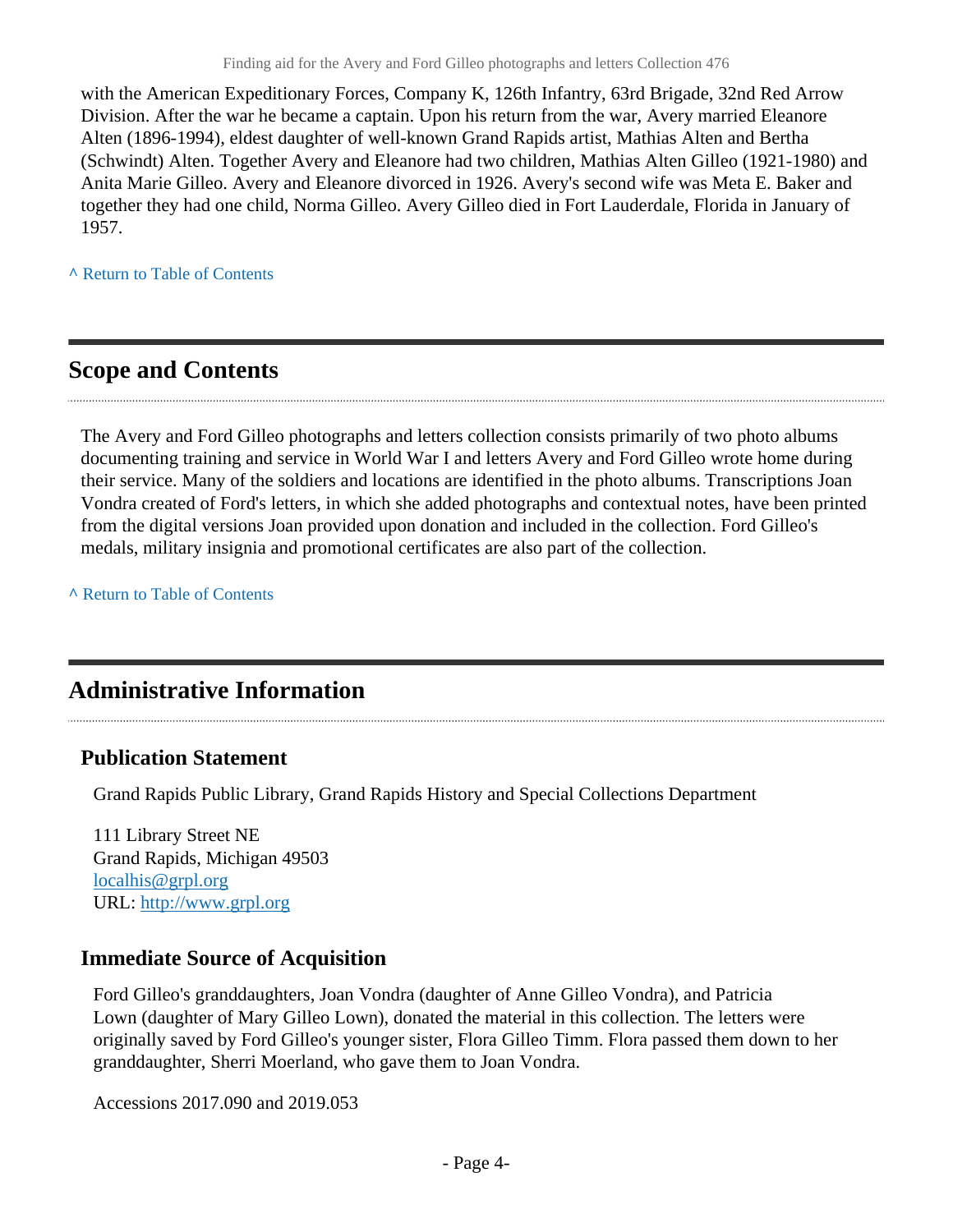**^** [Return to Table of Contents](#page-1-0)

### <span id="page-4-0"></span>**Related Materials**

### **Related Materials**

Avery C. Gilleo Collection 198

**^** [Return to Table of Contents](#page-1-0)

### <span id="page-4-1"></span>**Controlled Access Headings**

- Grand Rapids (Mich.) -- History
- World War, 1914-1918
- Families of military personnel -- Michigan -- History
- Vondra, Joan

Lown, Patricia

# <span id="page-4-2"></span>**Collection Inventory**

<span id="page-4-3"></span>

| <b>Letters</b>             |                  |              |
|----------------------------|------------------|--------------|
| <b>Title/Description</b>   | <b>Instances</b> |              |
| Avery Gilleo letters, 1916 | Box 1            | Folder 1     |
| Avery Gilleo letters, 1917 | Box 1            | Folder 2-3   |
| Avery Gilleo letters, 1918 | Box 1            | Folder 4-12  |
| Avery Gilleo letters, 1919 | Box 1            | Folder 13    |
| Ford Gilleo letters, 1916  | Box 1            | Folder 14    |
| Ford Gilleo letters, 1917  | Box 1            | Folder 15-18 |
| Ford Gilleo letters, 1918  | Box 1            | Folder 19-27 |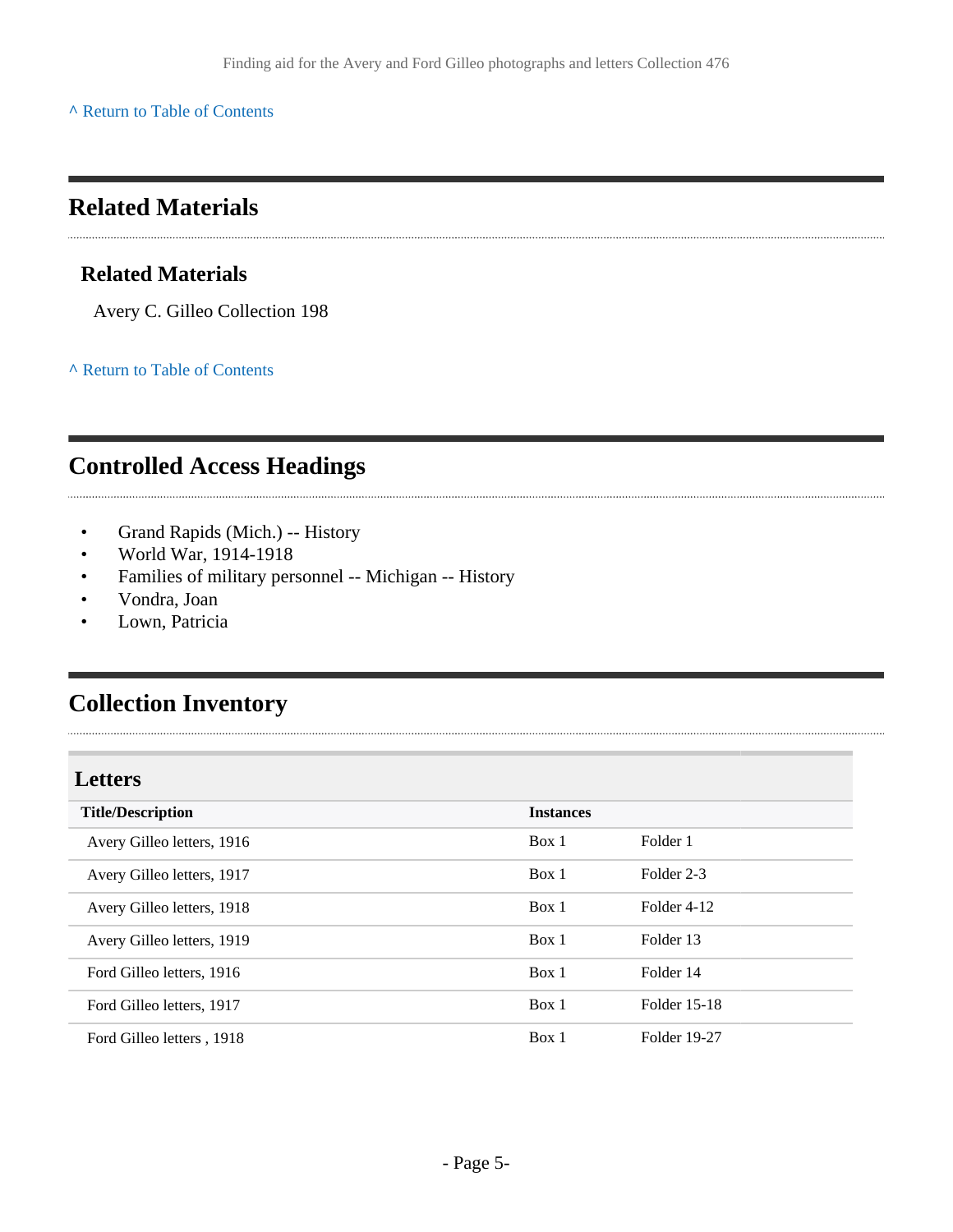#### **General**

Folder 20 contains a letter that includes snapshot photos of training in Texas.

| Ford Gilleo letters, 1919                                                                                                                               | Box 1 | Folder <sub>28</sub> |  |
|---------------------------------------------------------------------------------------------------------------------------------------------------------|-------|----------------------|--|
| Ford Gilleo letters transcriptions, includes notes about the<br>transcriptions, 1916                                                                    | Box 1 | Folder 29            |  |
| <b>General</b>                                                                                                                                          |       |                      |  |
| Joan Vondra transcribed Ford Gilleo's letters in 2018,<br>adding context and photographs. The donor also provided<br>the library with digital versions. |       |                      |  |
| Ford Gilleo letters transcriptions, 1917                                                                                                                | Box 1 | Folder 30            |  |
| Ford Gilleo letters transcriptions, part 1, 1918                                                                                                        | Box 1 | Folder 31            |  |
| Ford Gilleo letters transcriptions, part 2, 1918                                                                                                        | Box 1 | Folder 32            |  |
| Ford Gilleo letters transcriptions, part 3, 1918                                                                                                        | Box 1 | Folder 33            |  |
| Ford Gilleo letters transcriptions, 1919                                                                                                                | Box 1 | Folder 34            |  |

### **^** [Return to Table of Contents](#page-1-0)

# <span id="page-5-0"></span>**Photographs**

| <b>Title/Description</b>                                                                                                 | <b>Instances</b> |          |
|--------------------------------------------------------------------------------------------------------------------------|------------------|----------|
| Avery and Eleanore (Alten) Gilleo around the time of their<br>marriage in 1920 and an image of an unknown training camp. | Box 2            | Folder 1 |
| Photo album with photos taken by Ford and Avery Gilleo at Camp<br>Custer, 1913                                           | Box 2            |          |
| Photo album of Army training in the United States, 1916                                                                  | Box 2            |          |

#### **^** [Return to Table of Contents](#page-1-0)

# <span id="page-5-1"></span>**Military service recognition**

| <b>Title/Description</b>                                                                                                                   | <b>Instances</b> |          |
|--------------------------------------------------------------------------------------------------------------------------------------------|------------------|----------|
| Ford Gilleo's military insignia                                                                                                            | Box 3            | folder 1 |
| Ford Gilleo's military medals, including La Medaille De La Marne                                                                           | $Box$ 3          | folder 2 |
| Ford Gilleo's Michigan National Guard promotion certificates<br>from corporal through first lieutenant, 1911-1917                          | Box 3            | folder 3 |
| Ford Gilleo's course certification in musketry and qualification as<br>assistant instructor, two certificates of appointment to Captain of | Box 3            | folder 4 |